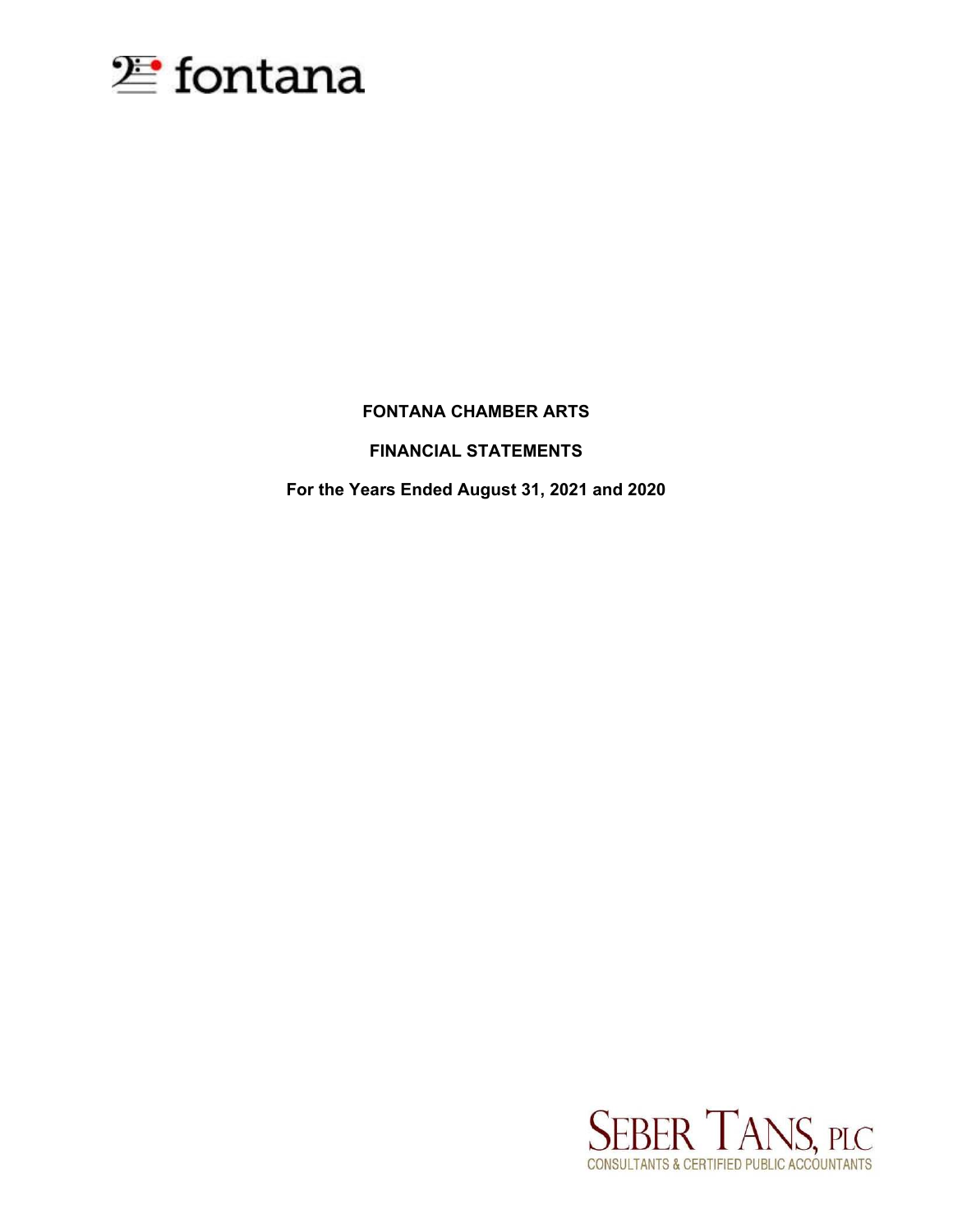# **TABLE OF CONTENTS**

|                                                    | Page No. |
|----------------------------------------------------|----------|
| Independent Auditors' Report                       |          |
| <b>Financial Statements</b>                        |          |
| <b>Statements of Financial Position</b>            | 2        |
| Statements of Activities and Changes in Net Assets | $3 - 4$  |
| <b>Statements of Cash Flows</b>                    | 5        |
| <b>Statements of Functional Expenses</b>           | $6 - 7$  |
| Notes to Financial Statements                      | $8 - 14$ |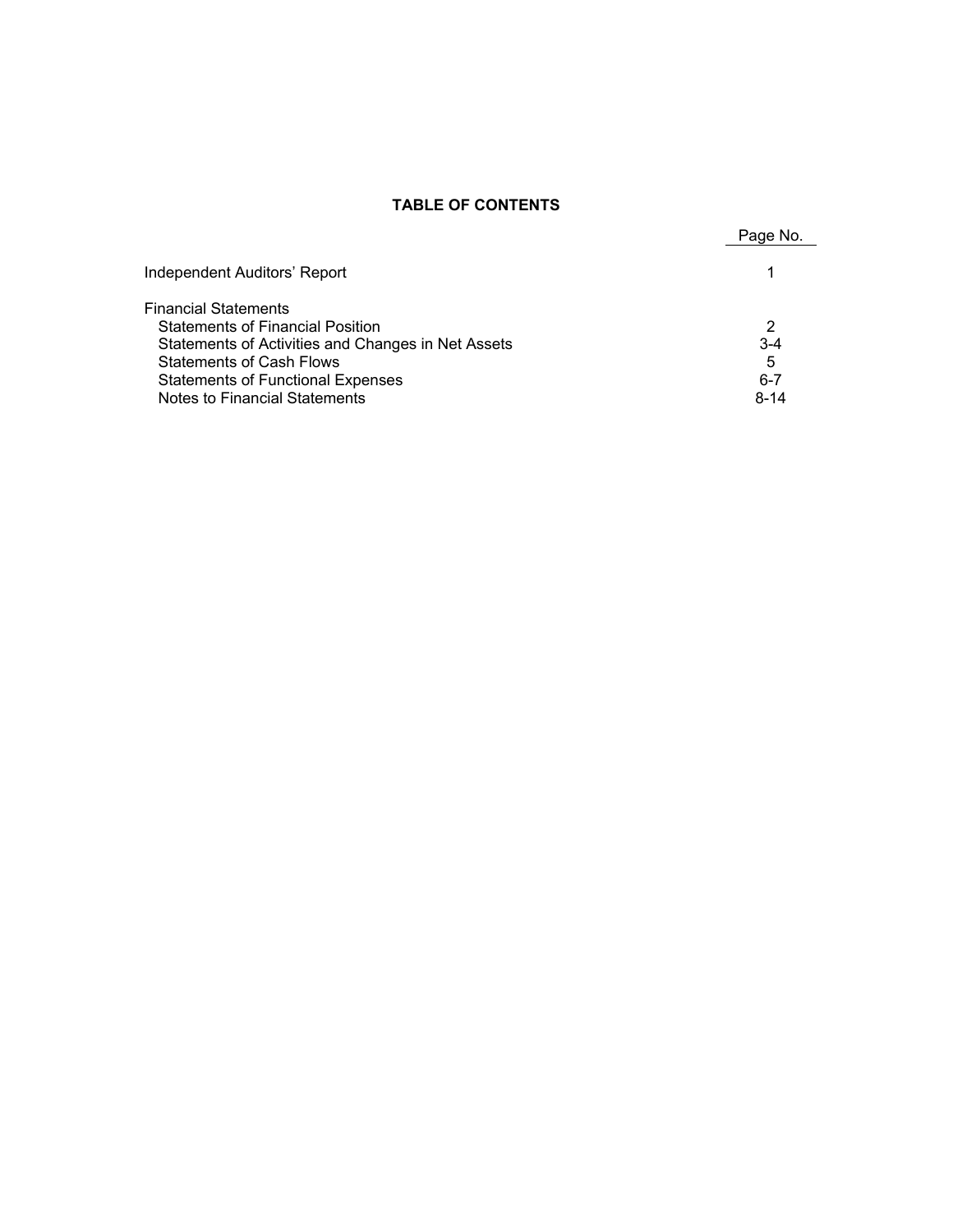# SEBER TANS, PLC CONSULTANTS & CERTIFIED PUBLIC ACCOUNTANTS

## **INDEPENDENT AUDITORS' REPORT**

To the Board of Directors of Fontana Chamber Arts

We have audited the accompanying financial statements of Fontana Chamber Arts (a nonprofit organization), which comprise the statements of financial position as of August 31, 2021 and 2020, and the related statements of activities, functional expenses, and cash flows for the years then ended, and the related notes to the financial statements.

#### **Management's Responsibility for the Financial Statements**

Management is responsible for the preparation and fair presentation of these financial statements in accordance with accounting principles generally accepted in the United States of America; this includes the design, implementation, and maintenance of internal control relevant to the preparation and fair presentation of financial statements that are free from material misstatements, whether due to fraud or error.

#### **Auditors' Responsibility**

Our responsibility is to express an opinion on these financial statements based on our audits. We conducted our audits in accordance with auditing standards generally accepted in the United States of America. Those standards require that we plan and perform the audit to obtain reasonable assurance about whether the financial statements are free from material misstatement.

An audit involves performing procedures to obtain audit evidence about the amounts and disclosures in the financial statements. The procedures selected depend on the auditors' judgment, including the assessment of the risks of material misstatement of the financial statements, whether due to fraud or error. In making those risk assessments, the auditor considers internal control relevant to the entity's preparation and fair presentation of the financial statements in order to design audit procedures that are appropriate in the circumstances, but not for the purpose of expressing an opinion on the effectiveness of the entity's internal control. Accordingly, we express no such opinion. An audit also includes evaluating the appropriateness of accounting policies used and the reasonableness of significant accounting estimates made by management, as well as evaluating the overall presentation of the financial statements.

We believe that the audit evidence we have obtained is sufficient and appropriate to provide a basis for our audit opinion.

## **Opinion**

In our opinion, the financial statements referred to above present fairly, in all material respects, the financial position of Fontana Chamber Arts as of August 31, 2021 and 2020, and the changes in its net assets and its cash flows for the years then ended in accordance with accounting principles generally accepted in the United States of America.

Seber Tans, PLC

Seber Tans, PLC Kalamazoo, Michigan

November 23, 2021

555 W. Crosstown Parkway, Suite 304 Kalamazoo, Michigan 49008 Phone (269) 343-8180 www.sebertans.com Fax (269) 343-5419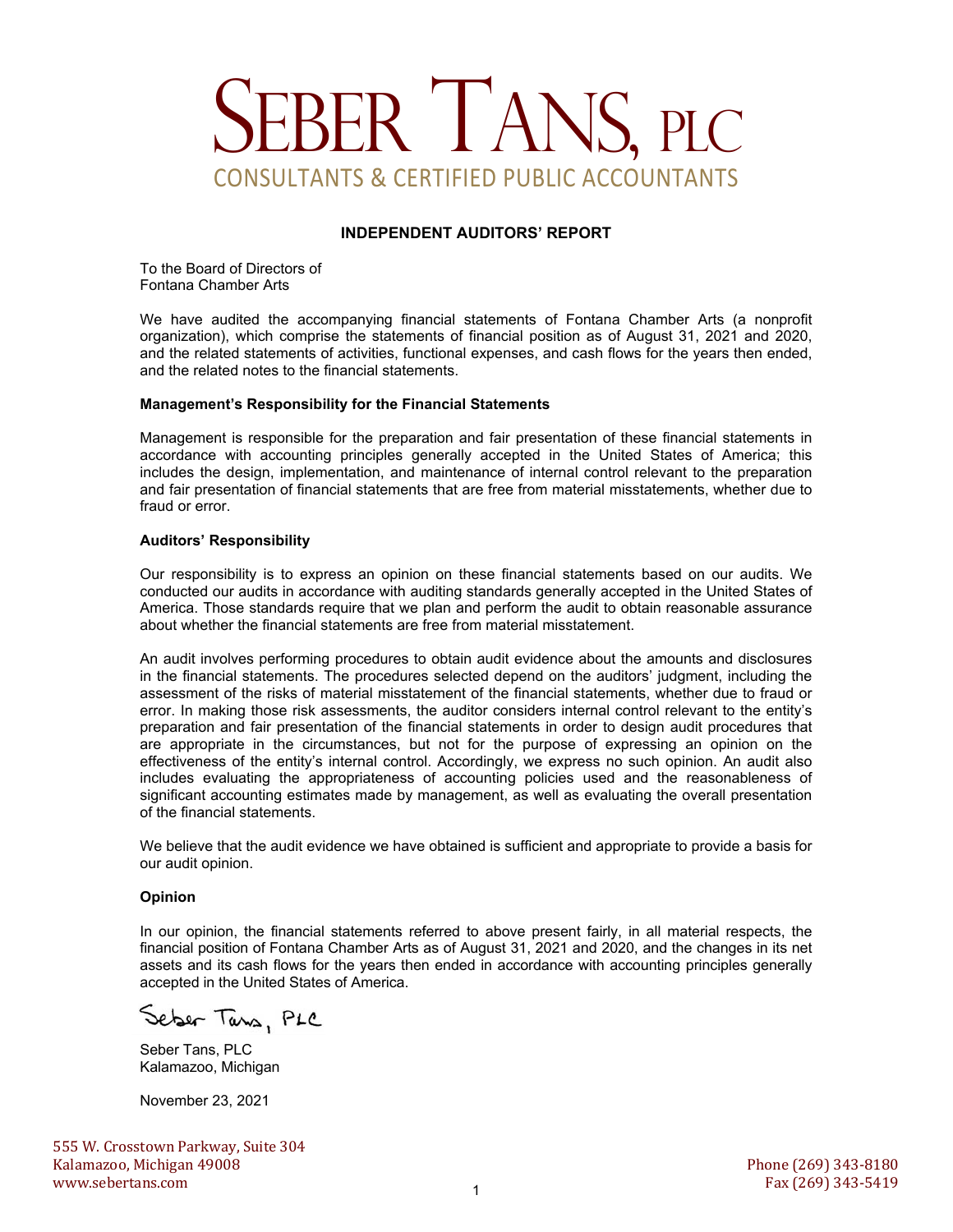# **Fontana Chamber Arts Statements of Financial Position August 31, 2021 and 2020**

|                                                            | 2021          | 2020          |
|------------------------------------------------------------|---------------|---------------|
| ASSETS                                                     |               |               |
| <b>Current Assets</b>                                      |               |               |
| Cash                                                       | \$<br>163,757 | \$<br>303,597 |
| Investments                                                | 218,968       | 64,225        |
| Grants receivable                                          |               | 2,250         |
| Prepaid expenses                                           | 8,813         | 5,861         |
| <b>Total Current Assets</b>                                | 391,538       | 375,933       |
| Property and Equipment                                     |               |               |
| Leasehold improvements                                     | 22,840        | 22,840        |
| Equipment                                                  | 42,142        | 42,142        |
|                                                            | 64,982        | 64,982        |
| Less: accumulated depreciation                             | (64, 364)     | (63, 975)     |
| Net Property and Equipment                                 | 618           | 1,007         |
|                                                            |               |               |
| <b>Other Assets</b>                                        |               |               |
| Beneficial interest in assets held at community foundation | 3,907         | 3,170         |
| <b>Total Assets</b>                                        | \$<br>396,063 | \$<br>380,110 |
| <b>LIABILITIES AND NET ASSETS</b>                          |               |               |
| <b>Current Liabilities</b>                                 |               |               |
| <b>Accounts Payable</b>                                    | \$            | \$<br>3,844   |
| Deferred revenue                                           | 8,658         | 82            |
| <b>Total Current Liabilities</b>                           | 8,658         | 3,926         |
| <b>Net Assets</b>                                          |               |               |
| Net Assets without Donor Restrictions                      |               |               |
| Board designated                                           | 208,270       | 53,529        |
| Undesignated                                               | 149,728       | 207,788       |
| <b>Total Net Assets without Donor Restrictions</b>         | 357,998       | 261,317       |
| Net Assets with Donor Restrictions                         | 29,407        | 114,867       |
| <b>Total Net Assets</b>                                    | 387,405       | 376,184       |
| <b>Total Liabilities and Net Assets</b>                    | \$<br>396,063 | \$<br>380,110 |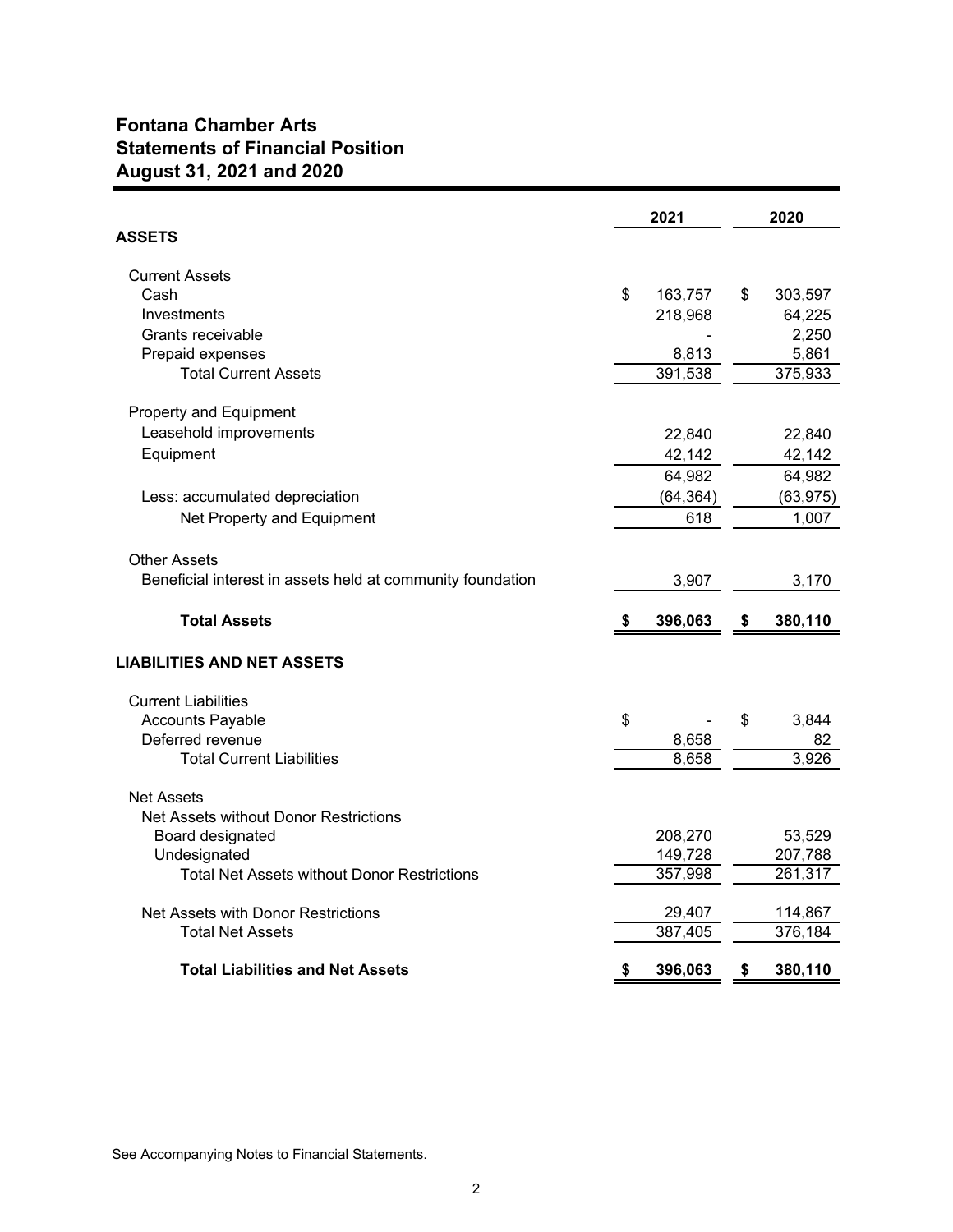# **Fontana Chamber Arts Statement of Activities and Changes in Net Assets For the Year Ended August 31, 2021**

|                                       | <b>Without</b>      |                     |               |
|---------------------------------------|---------------------|---------------------|---------------|
|                                       | <b>Donor</b>        | With Donor          |               |
|                                       | <b>Restrictions</b> | <b>Restrictions</b> | <b>Total</b>  |
| Support, Releases and Revenue         |                     |                     |               |
| Support                               |                     |                     |               |
| Grants                                | \$<br>13,500        | \$<br>13,500        | \$<br>27,000  |
| Trust income                          | 97,167              |                     | 97,167        |
| Annual fund                           | 23,255              | 1,400               | 24,655        |
| In-kind support                       | 17,324              |                     | 17,324        |
| Special gifts                         | 100,687             |                     | 100,687       |
| Program Sponsors                      | 2,250               |                     | 2,250         |
| Net assets released from restrictions | 101,097             | (101, 097)          |               |
| <b>Total Support and Releases</b>     | 355,280             | (86, 197)           | 269,083       |
|                                       |                     |                     |               |
| Revenue                               |                     |                     |               |
| Winter festival ticket sales          | 6,973               |                     | 6,973         |
| Advertising and miscellaneous         | 4,550               |                     | 4,550         |
| <b>Total Revenue</b>                  | 11,523              |                     | 11,523        |
|                                       |                     |                     |               |
| <b>Total Support, Revenue</b>         |                     |                     |               |
| and Reclassifications                 | 366,803             | (86, 197)           | 280,606       |
| <b>Expenses</b>                       |                     |                     |               |
| Program services                      |                     |                     |               |
| Concert expenses                      | 166,590             |                     | 166,590       |
| Supporting services                   |                     |                     |               |
| Management and general                | 62,590              |                     | 62,590        |
| Fundraising                           | 45,684              |                     | 45,684        |
| <b>Total Expenses</b>                 | 274,864             |                     | 274,864       |
|                                       |                     |                     |               |
| Operating Income (Loss)               | 91,939              | (86, 197)           | 5,742         |
|                                       |                     |                     |               |
| Non-operating Revenue                 |                     |                     |               |
| Gain on investments                   | 4,327               | 737                 | 5,064         |
| Interest and dividends                | 415                 |                     | 415           |
| Net Non-Operating Revenue             | 4,742               | $\overline{737}$    | 5,479         |
|                                       |                     |                     |               |
| <b>Change in Net Assets</b>           | 96,681              | (85, 460)           | 11,221        |
| Net Assets at Beginning of Year       | 261,317             | 114,867             | 376,184       |
| <b>Net Assets at End of Year</b>      | 357,998<br>S        | \$<br>29,407        | 387,405<br>\$ |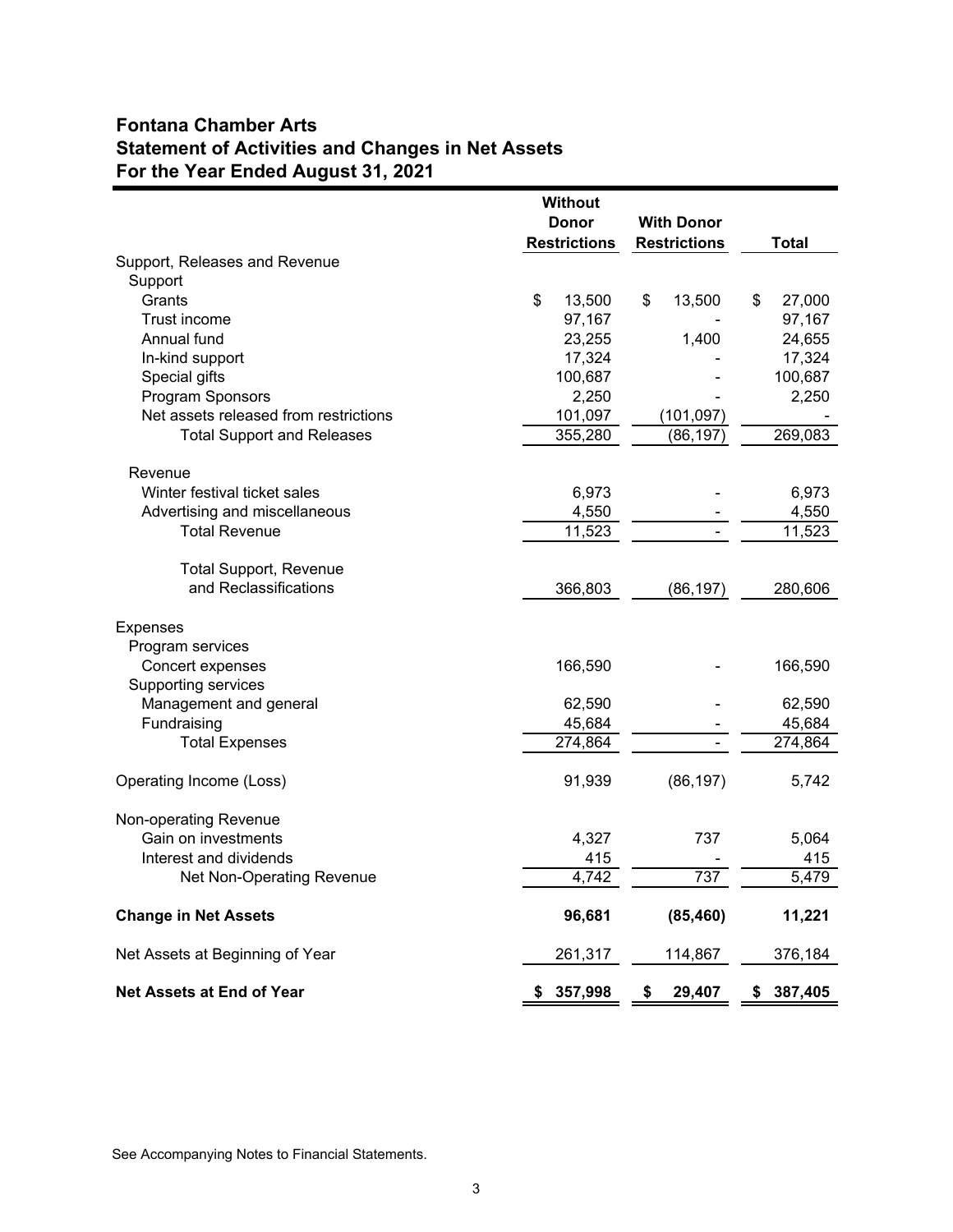# **Fontana Chamber Arts Statement of Activities and Changes in Net Assets For the Year Ended August 31, 2020**

|                                       | <b>Without</b>      |                     |               |
|---------------------------------------|---------------------|---------------------|---------------|
|                                       | Donor               | <b>With Donor</b>   |               |
|                                       | <b>Restrictions</b> | <b>Restrictions</b> | <b>Total</b>  |
| Support, Releases and Revenue         |                     |                     |               |
| Support                               |                     |                     |               |
| Grants                                | \$<br>113,836       | 100,200<br>\$       | \$<br>214,036 |
| Trust income                          | 96,205              |                     | 96,205        |
| Annual fund                           | 25,650              | 800                 | 26,450        |
| In-kind support                       | 10,805              |                     | 10,805        |
| Grants - government                   | 18,000              |                     | 18,000        |
| Special gifts                         | 85,701              |                     | 85,701        |
| Net assets released from restrictions | 38,968              | (38, 968)           |               |
| <b>Total Support and Releases</b>     | 389,165             | 62,032              | 451,197       |
|                                       |                     |                     |               |
| Revenue                               |                     |                     |               |
| Winter festival ticket sales          | 13,675              |                     | 13,675        |
| Advertising and miscellaneous         | 9,100               |                     | 9,100         |
| <b>Total Revenue</b>                  | 22,775              |                     | 22,775        |
|                                       |                     |                     |               |
| <b>Total Support, Revenue</b>         |                     |                     |               |
| and Reclassifications                 | 411,940             | 62,032              | 473,972       |
|                                       |                     |                     |               |
| <b>Expenses</b>                       |                     |                     |               |
| Program services<br>Concert expenses  | 197,222             |                     | 197,222       |
| Supporting services                   |                     |                     |               |
| Management and general                | 58,592              |                     | 58,592        |
| Fundraising                           | 41,261              |                     | 41,261        |
| <b>Total Expenses</b>                 | 297,075             |                     | 297,075       |
|                                       |                     |                     |               |
| Operating Income                      | 114,865             | 62,032              | 176,897       |
|                                       |                     |                     |               |
| Non-operating Revenue                 |                     |                     |               |
| Gain on investments                   | 3,786               | 629                 | 4,415         |
| Interest and dividends                | 1,161               |                     | 1,161         |
| Net Non-Operating Revenue             | 4,947               | 629                 | 5,576         |
|                                       |                     |                     |               |
| <b>Change in Net Assets</b>           | 119,812             | 62,661              | 182,473       |
|                                       |                     |                     |               |
| Net Assets at Beginning of Year       | 141,505             | 52,206              | 193,711       |
|                                       |                     |                     |               |
| <b>Net Assets at End of Year</b>      | 261,317<br>\$       | \$<br>114,867       | 376,184<br>\$ |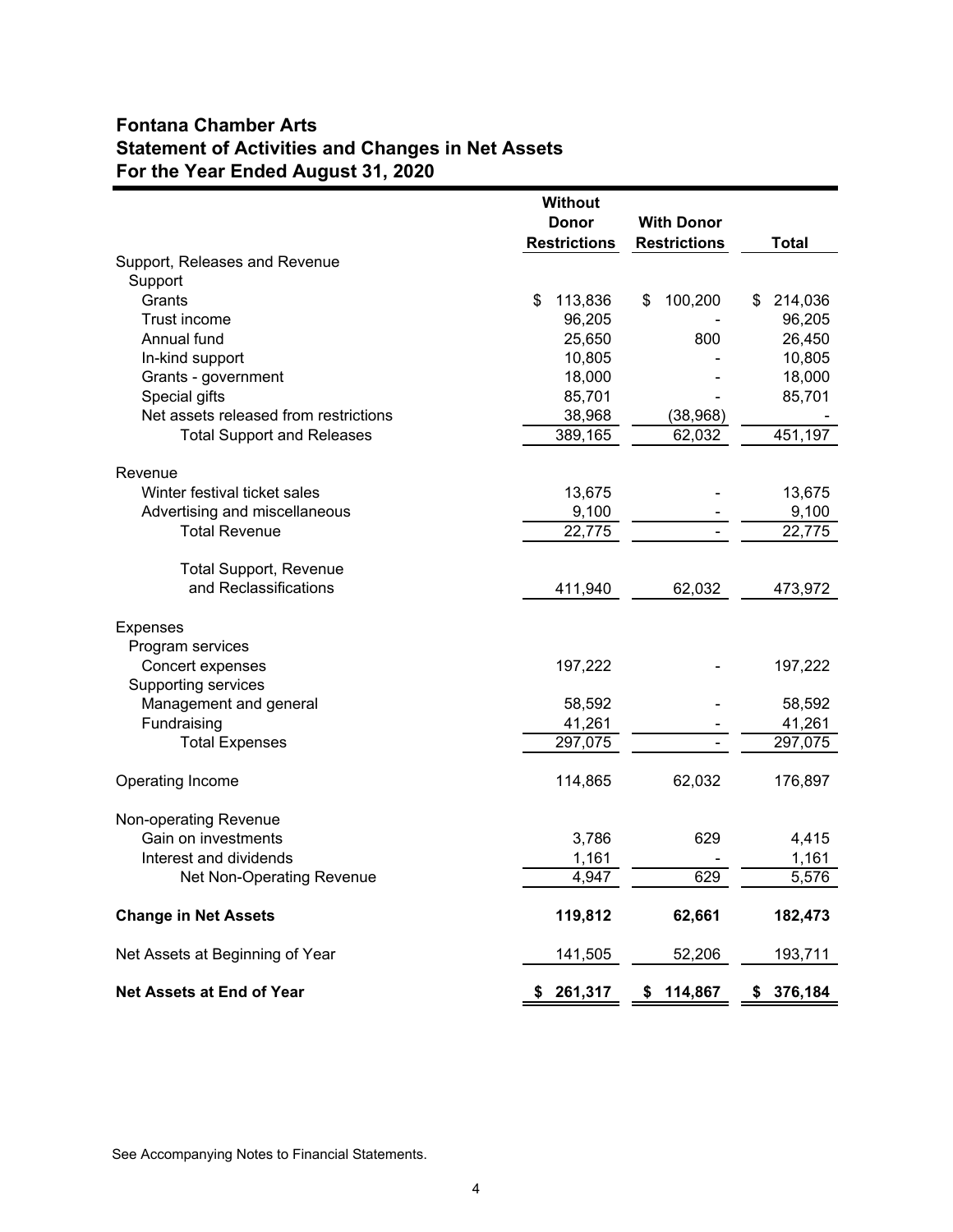# **Fontana Chamber Arts Statements of Cash Flows For the Years Ended August 31, 2021 and 2020**

|                                                           | 2021 |            | 2020          |
|-----------------------------------------------------------|------|------------|---------------|
| <b>CASH FLOWS FROM OPERATING ACTIVITIES</b>               |      |            |               |
| Change in Net Assets                                      | \$   | 11,221     | \$<br>182,473 |
| Adjustments to reconcile change in net assets to net cash |      |            |               |
| used in operating activities:                             |      |            |               |
| Depreciation                                              |      | 389        | 696           |
| Unrealized gain on investments                            |      | (4,327)    |               |
| Realized gain on investments                              |      |            | (4,295)       |
| Change in beneficial interest in assets held              |      |            |               |
| by Kalamazoo Community Foundation                         |      | (737)      | (118)         |
| Change in:                                                |      |            |               |
| Grants receivable                                         |      | 2,250      | (50)          |
| Accounts receivable                                       |      |            | 1,457         |
| Prepaid expenses                                          |      | (2,952)    | 7,186         |
| Promises to give                                          |      |            | 150           |
| Accounts payable                                          |      | (3,844)    | 3,844         |
| Deferred revenue                                          |      | 8,576      | (10, 015)     |
| Net Cash Provided by Operating Activities                 |      | 10,576     | 181,328       |
| <b>CASH FLOWS FROM INVESTING ACTIVITIES</b>               |      |            |               |
| Purchase of fixed assets                                  |      |            | (1, 166)      |
| Purchase of investments and income retained in account    |      | (150, 416) | (1, 161)      |
| Net proceeds from sale of investments                     |      |            | 8,558         |
| Net Cash (Used in) Provided by Investing Activities       |      | (150, 416) | 6,231         |
|                                                           |      |            |               |
| <b>Net Change in Cash</b>                                 |      | (139, 840) | 187,559       |
| Cash at Beginning of Year                                 |      | 303,597    | 116,038       |
| <b>Cash at End of Year</b>                                | \$   | 163,757    | 303,597       |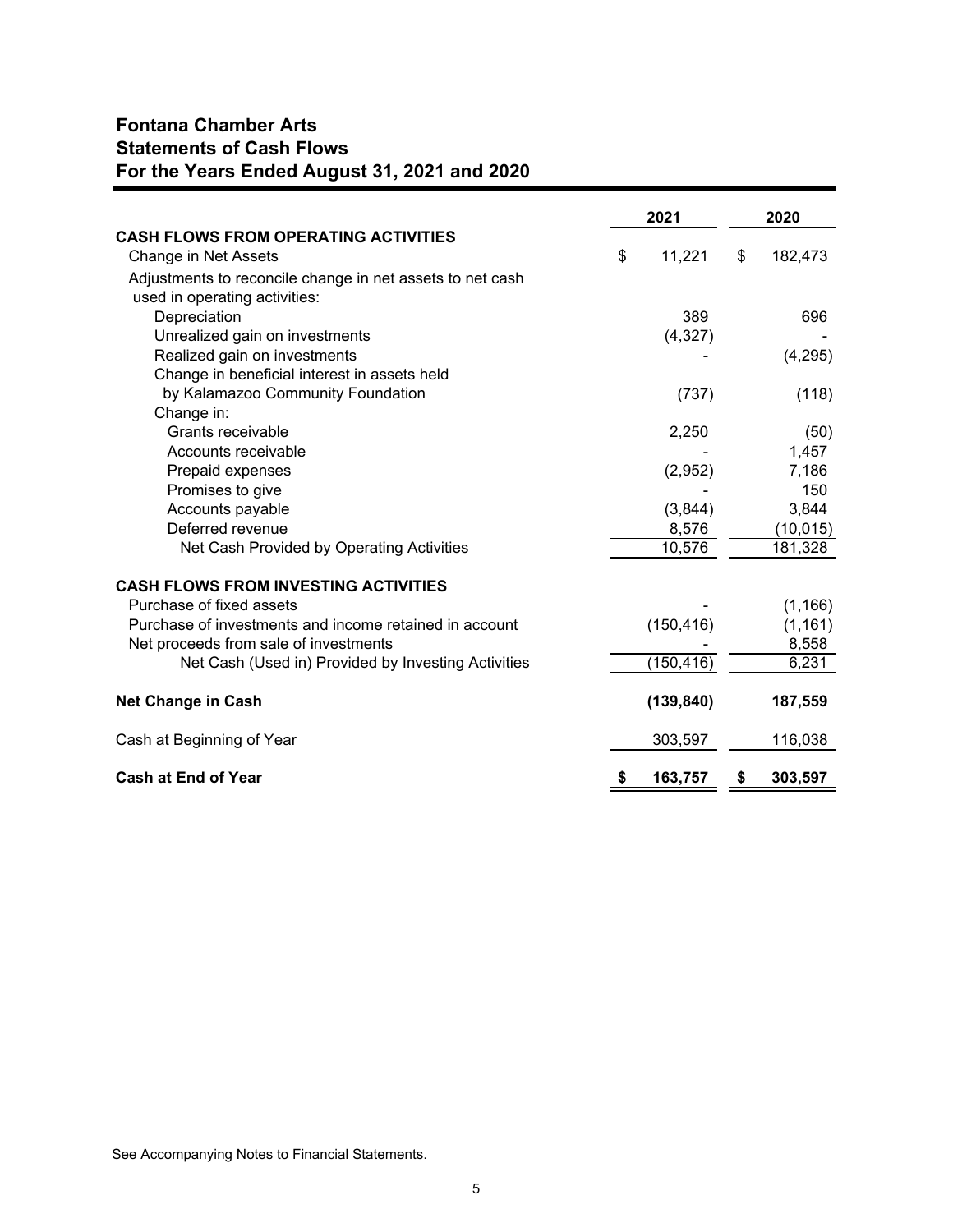# **Fontana Chamber Arts Statement of Functional Expenses For the Year Ended August 31, 2021**

|                           |    | <b>Concert</b><br><b>Expenses</b> |    | <b>Management</b><br>and<br>General | <b>Fund-</b><br>Raising |    | Total   |
|---------------------------|----|-----------------------------------|----|-------------------------------------|-------------------------|----|---------|
| <b>Operating Expenses</b> |    |                                   |    |                                     |                         |    |         |
| Compensation and benefits | \$ | 74,102                            | \$ | 35,300                              | \$<br>29,325            | \$ | 138,727 |
| Guest artist expenses     |    | 47,277                            |    |                                     |                         |    | 47,277  |
| Advertising and promotion |    | 8,435                             |    |                                     | 5,130                   |    | 13,565  |
| Concert production        |    | 8,706                             |    |                                     |                         |    | 8,706   |
| Website                   |    | 6,461                             |    | 3,877                               | 2,584                   |    | 12,922  |
| Office rent               |    | 14,752                            |    | 8,851                               | 5,901                   |    | 29,504  |
| Professional services     |    |                                   |    | 6,900                               |                         |    | 6,900   |
| Office supplies           |    | 2,933                             |    | 2,433                               | 1,173                   |    | 6,539   |
| Insurance                 |    | 2,429                             |    | 1,458                               | 972                     |    | 4,859   |
| Professional development  |    |                                   |    | 824                                 |                         |    | 824     |
| Office expenses           |    | 1,016                             |    | 2,271                               | 407                     |    | 3,694   |
| Telephone                 |    | 479                               |    | 287                                 | 192                     |    | 958     |
| Depreciation              |    |                                   |    | 389                                 |                         |    | 389     |
| <b>Total Expenses</b>     | 5  | 166,590                           | \$ | 62,590                              | \$<br>45,684            | S  | 274.864 |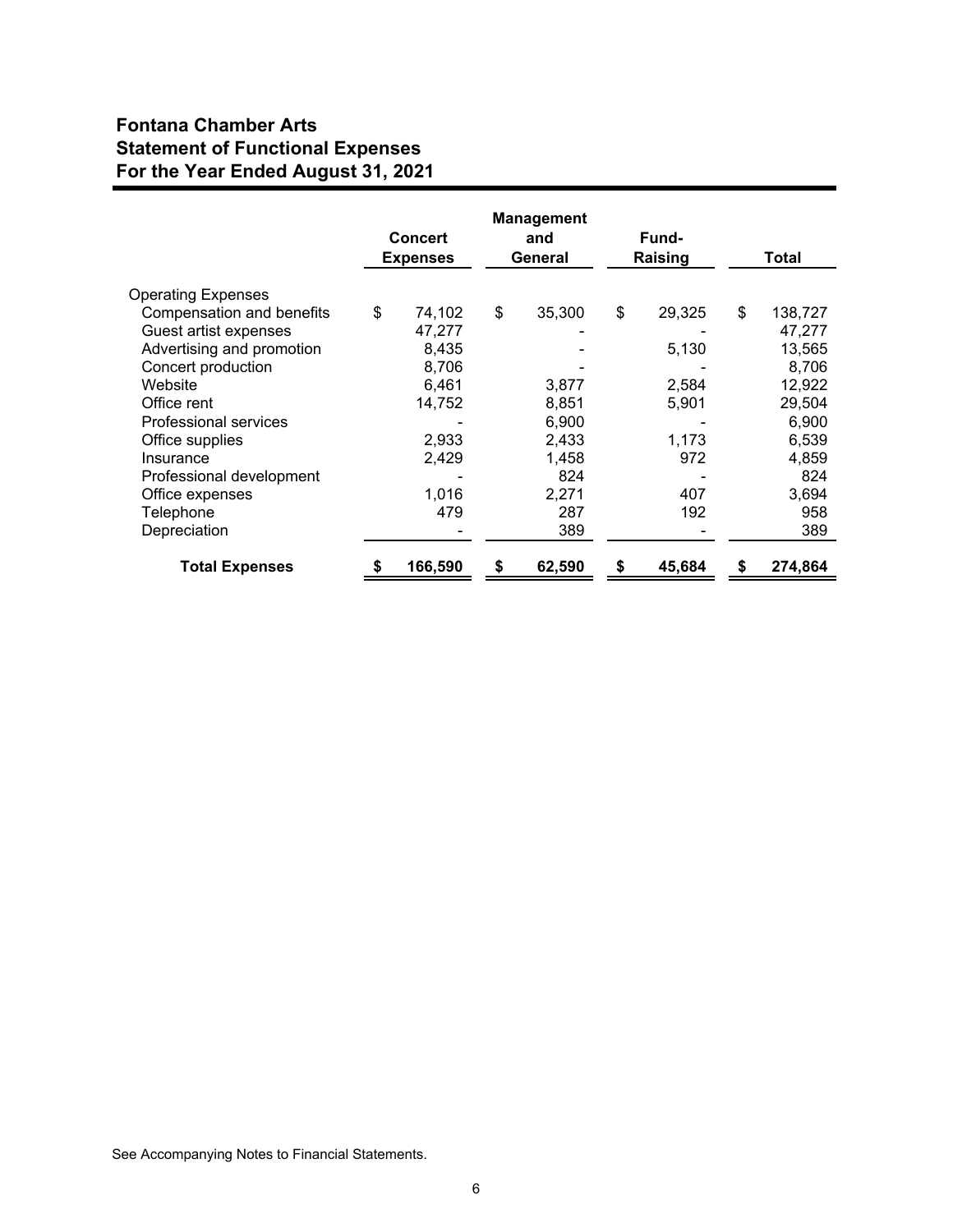# **Fontana Chamber Arts Statement of Functional Expenses For the Year Ended August 31, 2020**

|                           | <b>Concert</b><br><b>Expenses</b> |         | <b>Management</b><br>and<br>General | Fund-<br>Raising |        |    | Total   |
|---------------------------|-----------------------------------|---------|-------------------------------------|------------------|--------|----|---------|
| <b>Operating Expenses</b> |                                   |         |                                     |                  |        |    |         |
| Compensation and benefits | \$                                | 75,396  | \$<br>35,576                        | \$               | 29,830 | \$ | 140,802 |
| Guest artist expenses     |                                   | 72,754  |                                     |                  |        |    | 72,754  |
| Advertising and promotion |                                   | 19,876  |                                     |                  | 4,095  |    | 23,971  |
| Concert production        |                                   | 10,253  |                                     |                  |        |    | 10,253  |
| Website                   |                                   | 3,703   | 2,222                               |                  | 1,481  |    | 7,406   |
| Office rent               |                                   | 6,030   | 3,618                               |                  | 2,412  |    | 12,060  |
| <b>Concert facilities</b> |                                   | 3,243   |                                     |                  |        |    | 3,243   |
| Professional services     |                                   |         | 6,750                               |                  |        |    | 6,750   |
| Receptions                |                                   |         |                                     |                  | 1,056  |    | 1,056   |
| Office supplies           |                                   | 2,177   | 2,087                               |                  | 871    |    | 5,135   |
| Insurance                 |                                   | 2,473   | 1,484                               |                  | 989    |    | 4,946   |
| Professional development  |                                   |         | 3,416                               |                  |        |    | 3,416   |
| Office expenses           |                                   | 1,015   | 2,562                               |                  | 406    |    | 3,983   |
| Telephone                 |                                   | 302     | 181                                 |                  | 121    |    | 604     |
| Depreciation              |                                   |         | 696                                 |                  |        |    | 696     |
| <b>Total Expenses</b>     | \$                                | 197,222 | \$<br>58,592                        | \$               | 41,261 | S  | 297,075 |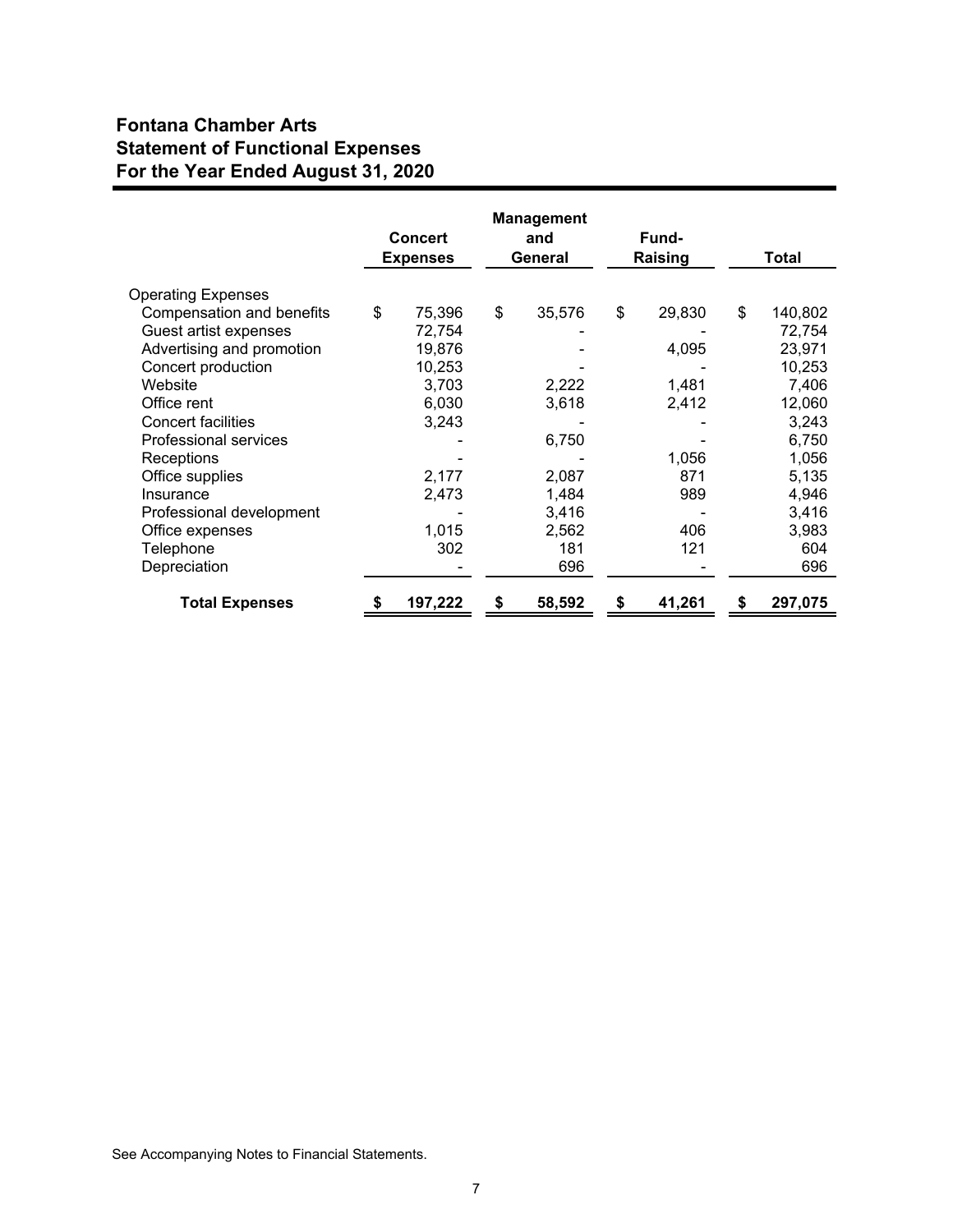## *NOTE A –* **Summary of Significant Accounting Policies**

#### Organization Purpose

Fontana Chamber Arts (the "Organization") is a not-for-profit organization established to enrich the human spirit by supporting the creation and performance of high-quality chamber music within the diverse communities it serves. The Organization is dependent on foundation and trust income, grants, and individual donations for funding operations.

#### Basis of Presentation

The financial statements of the Organization have been prepared on the accrual basis of accounting. Net assets and revenues, expenses, gains and losses are classified based on the existence or absence of donor-imposed restrictions. Accordingly, net assets of the Organization and changes therein are classified and reported as follows:

*Net Assets without Donor Restrictions* – Net assets available for use in general and not subject to donor (or certain grantor) restrictions.

*Net Assets with Donor Restrictions –* Net assets subject to donor-imposed restrictions. Some donor-imposed restrictions are temporary in nature, such as those that will be met by the passage of time or other events specified by the donor. Other donor-imposed restrictions are perpetual in nature, where the donor stipulates that the resources be maintained in perpetuity. Donor-imposed restrictions are released when a restriction expires, that is, when the stipulate time has elapsed, or when the stipulated purpose for which the resource was restricted has been fulfilled, or both.

## **Estimates**

The preparation of financial statements in conformity with accounting principles generally accepted in the United States of America requires the Organization's management to make estimates and assumptions that affect certain reported amounts and disclosures. Accordingly, actual results may differ from those estimates.

#### **Cash and Cash Equivalents**

For purposes of the statements of cash flows, cash is defined as cash is checking and savings as well as all unrestricted highly liquid investments with an initial maturity of three months or less.

#### Concentration of Credit Risk

The Organization has significant investments held by an investment manager engaged by the Organization and are therefore subject to concentrations of credit risk. Investments are made by the investment manager and the investments are monitored by the Board of Directors. Though the market value of investments is subject to fluctuations on a year-to-year basis, management believes the investment policy is prudent for the long-term welfare of the Organization.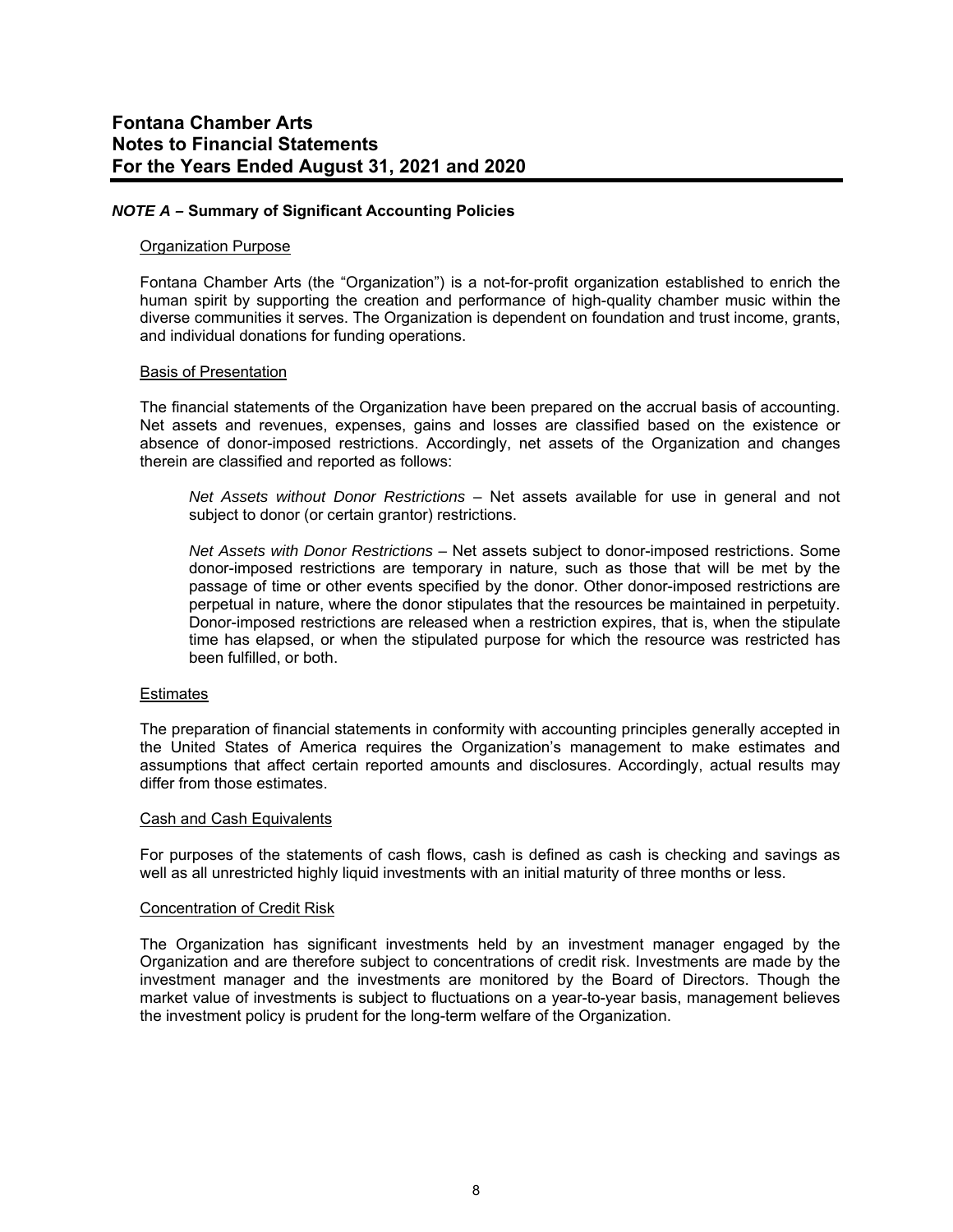## *NOTE A –* **Summary of Significant Accounting Policies (Continued)**

The Organization has financial instruments that are subject to credit risk which include: accounts receivable, promises receivable, investments and cash that at times may exceed FDIC insurance limits. The Organization maintains its cash and investments with financial institutions. The Federal Deposit Insurance Corporation insures accounts at each institution up to \$250,000. At August 31, 2021, none of the Organization's cash deposit balances were in excess of the FDIC insured limits.

#### Financial Instruments

The Organization's financial instruments consist of cash, investments, grants and accounts receivable, promises to give, and current liabilities. The Organization's estimates of fair value approximate their carrying amounts.

## Investments and Investment Income

Investments are stated at fair value based on quoted market prices. Unless the donor or law restricts the income or loss, investment income or loss (including realized and unrealized gains and losses on investments, interest, and dividends) is included in the increase or decrease in unrestricted net assets.

#### Accounts and Grants Receivable

The Organization utilizes the reserve method to account for bad debts based upon a percentage of the aged receivables, analysis of specific receivable balances, and prior year collection experience. Grants receivable are reviewed periodically to determine amounts which are potentially uncollectible. After reasonable attempts to collect a receivable have been unsuccessful, the amount is written off. At August 31, 2021 and 2020, management believes all receivables are fully collectible.

#### Contributions and Promises to Give

Contributions that are restricted by the donor are reported as increases in net assets without donor restrictions if the restrictions expire in the fiscal year in which the contributions are recognized. All other donor-restricted contributions are reported as net assets with donor restrictions. When a restriction expires, net assets with donor restrictions are reclassified to net assets without donor restrictions.

Unconditional promises to give are recognized as revenue in the period the promise is made and as assets, decreases of liabilities or expenses depending on the form of the benefits to be received. Conditional promises to give are recognized when the conditions upon which they depend are substantially met.

Promises to give are stated at the amount management expects to collect from outstanding balances. Management provides for probable uncollectible amounts through a charge to earnings and a credit to a valuation allowance based on their evaluation of the status of individual accounts, past credit history with donors and the donors' current financial condition. At August 31, 2021 and 2020, management believes all promises are fully collectible.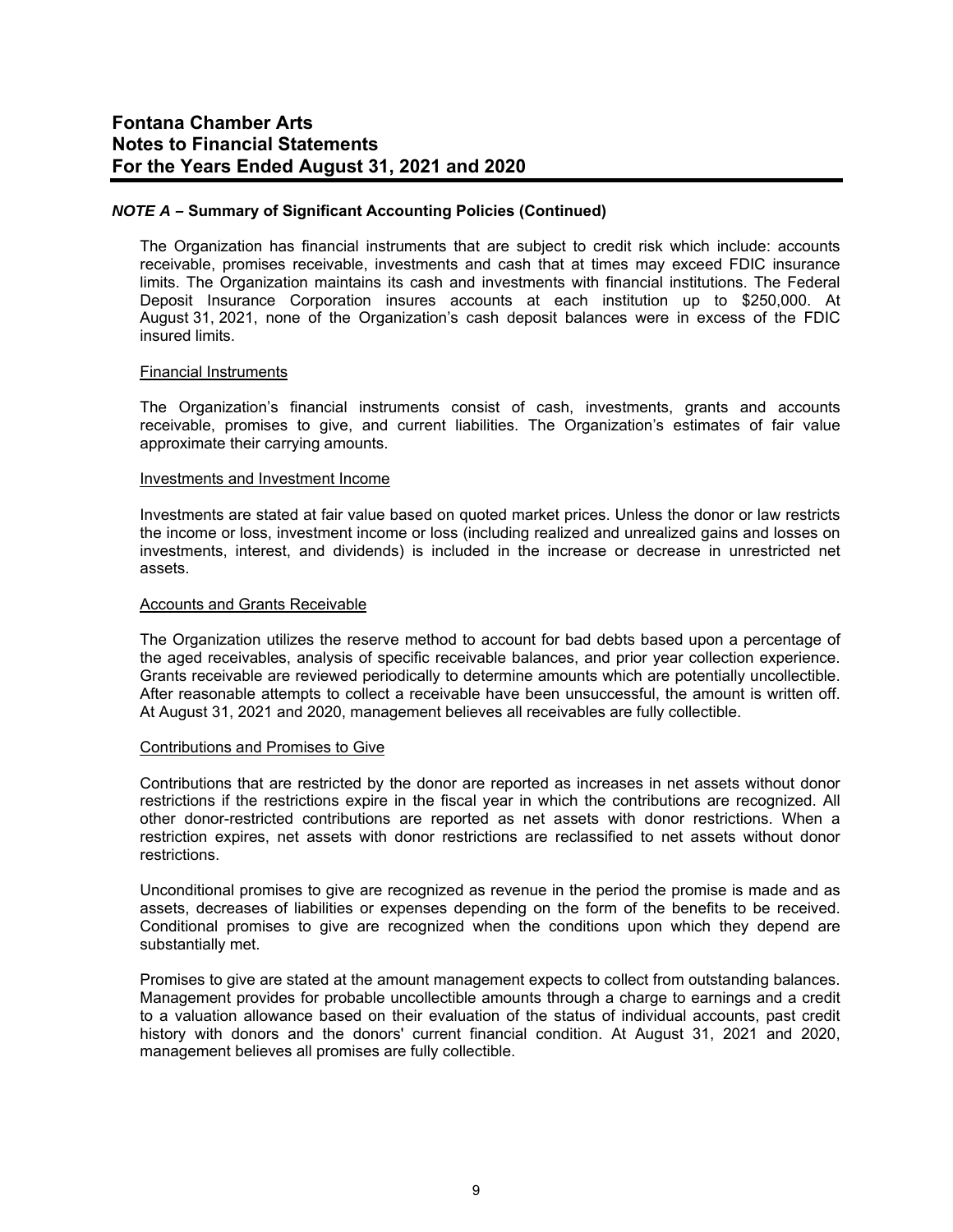# *NOTE A –* **Summary of Significant Accounting Policies (Continued)**

#### Donated Goods and Services

The Organization is the recipient of non-cash donations including gifts-in-kind, payments-in-kind, and specialized services. Fair value is determined based on estimated market price. During the year ended August 31, 2020, the value of contributed goods and services meeting requirements for recognition in the financial statements totaled approximately \$9,400. There were contributed goods and services meeting recognition requirements during the year ended August 31, 2021. The Organization also receives a subsidized rate for being a partner in the Epic Center's building. During the year ended August 31, 2021, the value of payments-in-kind was approximately \$17,300. Additionally, the Organization receives donated services from a variety of unpaid volunteers assisting with its programs. No amounts have been recognized in the accompanying statements of activities for these services because the services received have not created or enhanced financial assets or been performed by individuals possessing specialized skills.

#### Property and Equipment

The Organization follows the practice of capitalizing all acquisitions of land, buildings, and equipment in excess of \$500. Purchased property and equipment are capitalized at cost. Donations of property and equipment are recorded as contributions at their estimated fair value. Such donations are reported as unrestricted contributions unless the donor has restricted the donated asset for a specific purpose. Property and equipment are depreciated using the straight-line method over their economic useful lives.

## Deferred Revenue

Deferred revenue consists of ticket sales for future concerts and program book advertising.

#### Board Designated Net Assets

It is the policy of the Organization's Board of Directors to review its plans for future operating funds, equipment acquisitions and other reserves from time to time and to designate appropriate sums of unrestricted net assets to assure adequate financing for such items. A portion of the investment account is recorded as board designated net assets.

#### Functional Allocation of Expenses

The costs of providing the various programs and other activities have been summarized on a functional basis in the statement of activities. Accordingly, certain costs have been allocated among the programs and supporting services benefited. Payroll and related taxes and benefits are allocated based on time and effort. Rental expense, website expense, telephone and other office expenses are allocated based on estimated usage.

## Advertising Costs

All advertising and promotional costs are expensed in the period in which they are incurred. Advertising and promotional costs totaled approximately \$13,500 and \$24,000 during the years ended August 31, 2021 and 2020, respectively.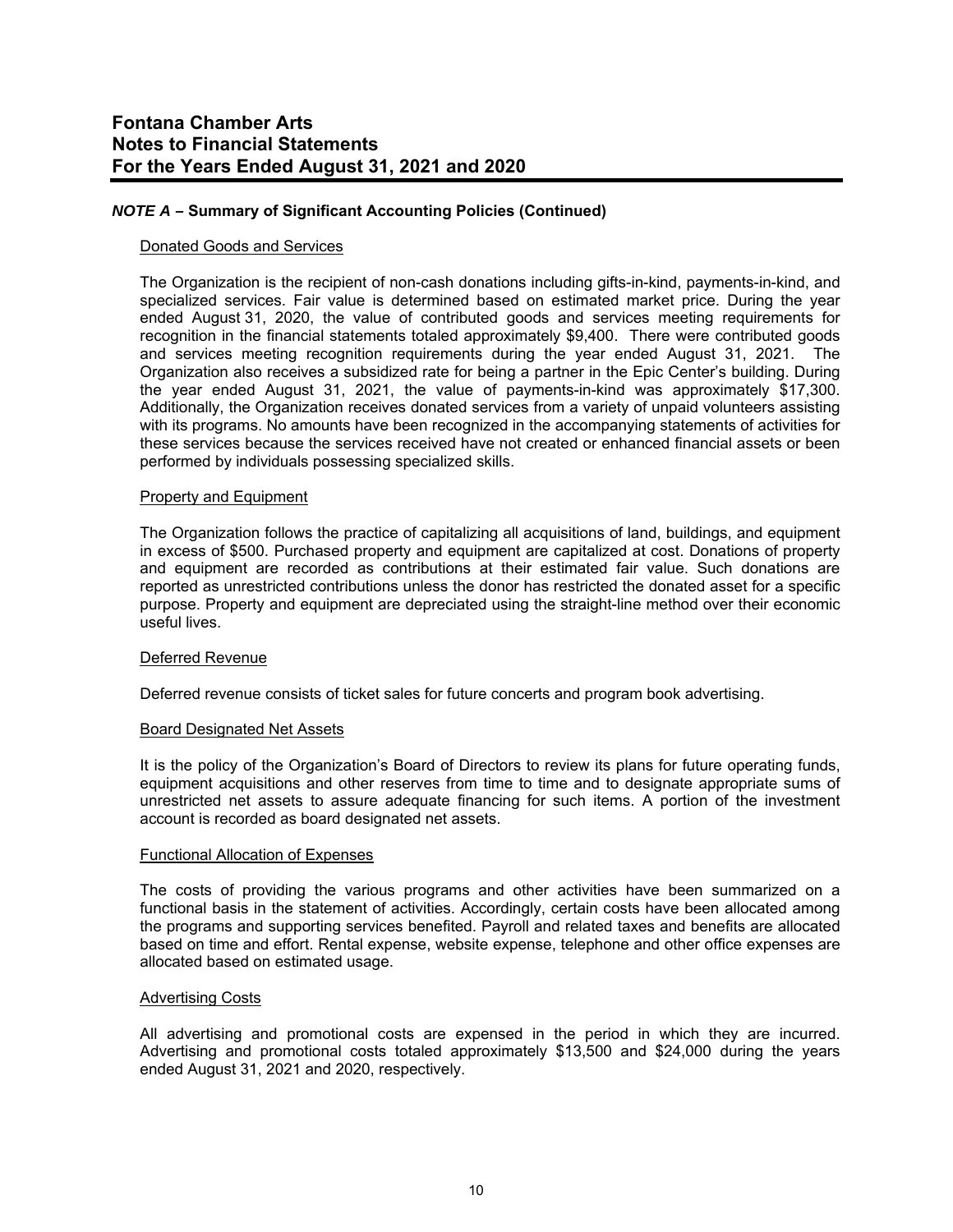# *NOTE A –* **Summary of Significant Accounting Policies (Continued)**

#### Income Taxes

The Internal Revenue Service has determined the Organization to be exempt from federal income taxes under Section 501(c)(3) of the Internal Revenue Code. Management has evaluated the Organization's tax positions and there are no uncertain tax positions that need to be disclosed.

#### New Accounting Pronouncements Effective in Future Accounting Periods

In February 2016, Financial Accounting Standards Board ("FASB") issued Accounting Standards Update No. 2016-02 *Leases* (Topic 842), to increase the transparency and comparability about leases among entities. The new guidance requires lessees to recognize a lease liability and a corresponding lease asset for virtually all lease contracts. It also requires additional disclosures about leasing arrangements. ASU No. 2016-02 as amended by ASU No.2020-05 is effective for non public entities for fiscal years beginning after December 15, 2021 and interim periods within fiscal years beginning after December 15, 2022. ASU No. 2016-02 originally specified a modified retrospective transition method which requires the entity to initially apply the new leases standard at the beginning of the earliest period presented in the financial statements. In July 2018, FASB issued ASU No. 2018- 11, Leases (Topic 842): Targeted Improvements, providing a second, optional transition method which allows the entity to apply the new standard at the adoption date and recognize a cumulativeeffect adjustment to the opening balance of net assets in the period of adoption. Management is currently assessing the impact on this new standard.

In September 2020, the FASB issued ASU 2020-07 on Topic 958, *Presentation and Disclosures by Not-for-Profit Entities for Contributed Nonfinancial Assets*. This standard requires nonprofits to change their financial statement presentation and disclosure of contributed nonfinancial assets, or gift-in-kind. The standard is effective for annual reporting periods beginning after June 15, 2021, and interim periods within annual reporting periods beginning after June 15, 2022. Management is currently assessing the impact on this new standard.

## *NOTE B –* **Beneficial Interest**

Amounts shown as beneficial interest in assets held at the community foundation represent monies placed with the Kalamazoo Community Foundation (KCF) under an agency endowment fund. The Organization has granted conditional variance power to KCF, whereas KCF may redirect the assets in the event the Organization ceases to exist. KCF has the ultimate authority and control over the fund and the income derived therefrom. The Organization retains a beneficial interest in the endowment fund held by the KCF. The beneficial interest in the KCF assets are recorded as net assets with donor restrictions. The income or loss (including realized and unrealized gains and losses on investments, interest, and dividends) is included in the increase or decrease in net assets with donor restrictions. The fair value of these assets was approximately \$3,900 and \$3,200 at August 31, 2021 and 2020, respectively.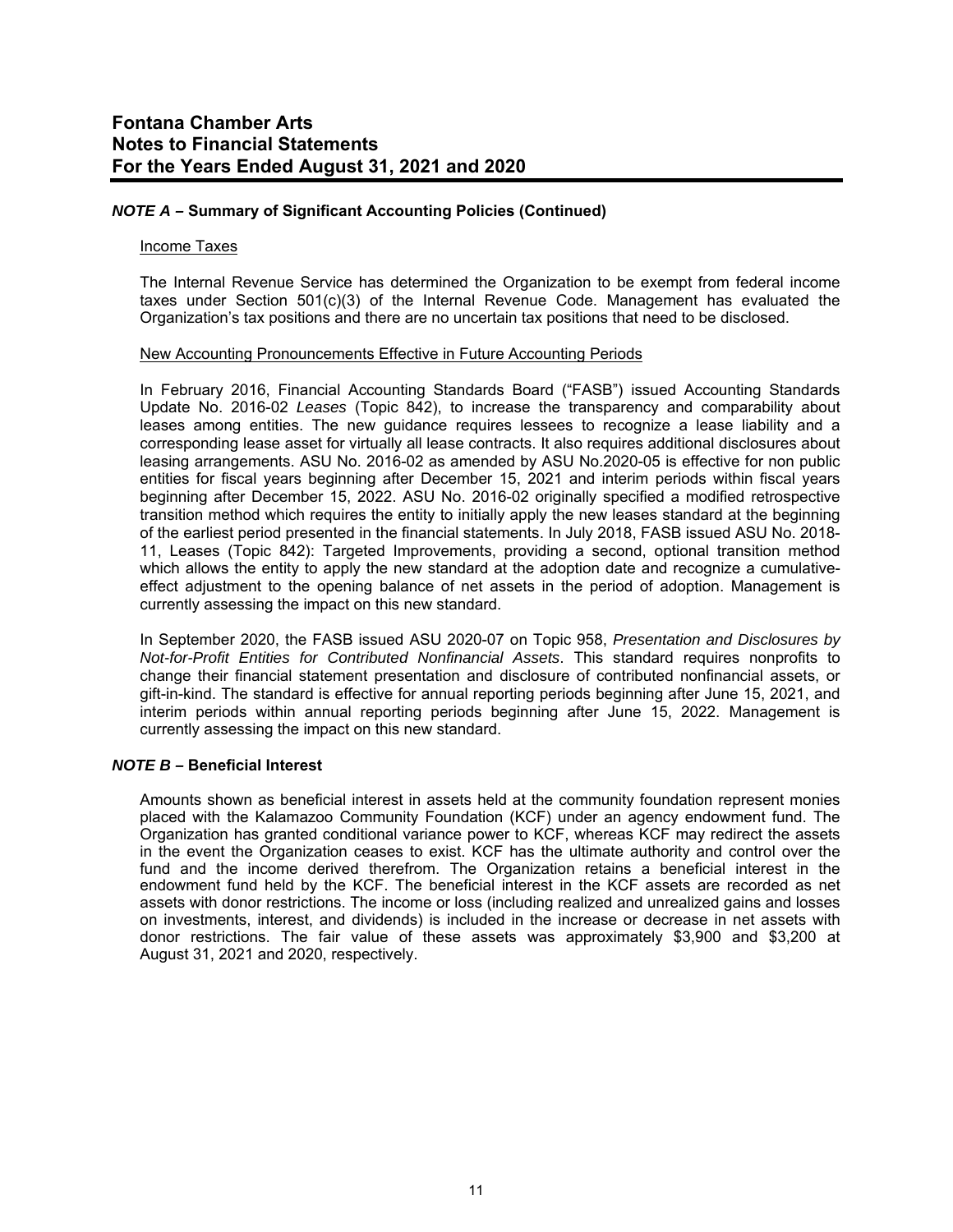## *NOTE B –* **Beneficial Interest**

Additionally, the Organization has been named as a beneficiary organization of two other endowments held at KCF. These endowments do not meet the requirements for the Organization to recognize its rights in beneficial interests. Accordingly, the assets are not recorded in the statements of financial position. These endowments were established to act as a depository for gifts, conveyances, and other transfers KCF received directly from donors intended to benefit the Organization.

## *NOTE C* **– Liquidity and Availability**

Financial assets available for general expenditure, without donor or other restrictions limiting their use, within one year of the statement of financial position, comprised the following at August 31:

|                                                       |    | 2021     |    | 2020      |
|-------------------------------------------------------|----|----------|----|-----------|
| Cash                                                  | \$ | 163,757  | \$ | 303,597   |
| Investments                                           |    | 218,968  |    | 64,225    |
| Receivables                                           |    |          |    | 2,250     |
|                                                       |    | 382,725  |    | 370,072   |
| Assets with donor restrictions                        |    | (10,600) |    | (10, 760) |
| Financial assets available for<br>general expenditure | S  | 372.125  | S  | 359,312   |

The Organization has a policy to structure its financial assets to be available as its general expenditures, liabilities, and other obligations are due.

## *NOTE D –* **Financial Instruments and Fair Value Measurements**

Financial accounting standards establish a framework for measuring fair value. That framework provides a fair value hierarchy that prioritizes the inputs to valuation techniques used to measure fair value. The hierarchy gives the highest priority to unadjusted quoted prices in active markets for identical assets or liabilities (level 1 measurements) and the lowest priority to unobservable inputs (level 3 measurements). The three levels of the fair value hierarchy are described as follows:

- Level 1 Inputs to the valuation methodology are unadjusted quoted prices for identical assets or liabilities in active markets that the Organization has the ability to access.
- Level 2 Inputs to the valuation methodology include:
	- quoted prices for similar assets or liabilities in active markets;
	- quoted prices for identical or similar assets or liabilities in inactive markets;
	- inputs other than quoted prices that are observable for the asset or liability;
	- inputs that are derived principally from or corroborated by observable market data by correlation or other means.

 If the asset or liability has a specified (contractual) term, the level 2 input must be observable for substantially the full term of the asset or liability.

Level 3 Inputs to the valuation methodology are unobservable and significant to the fair value measurement.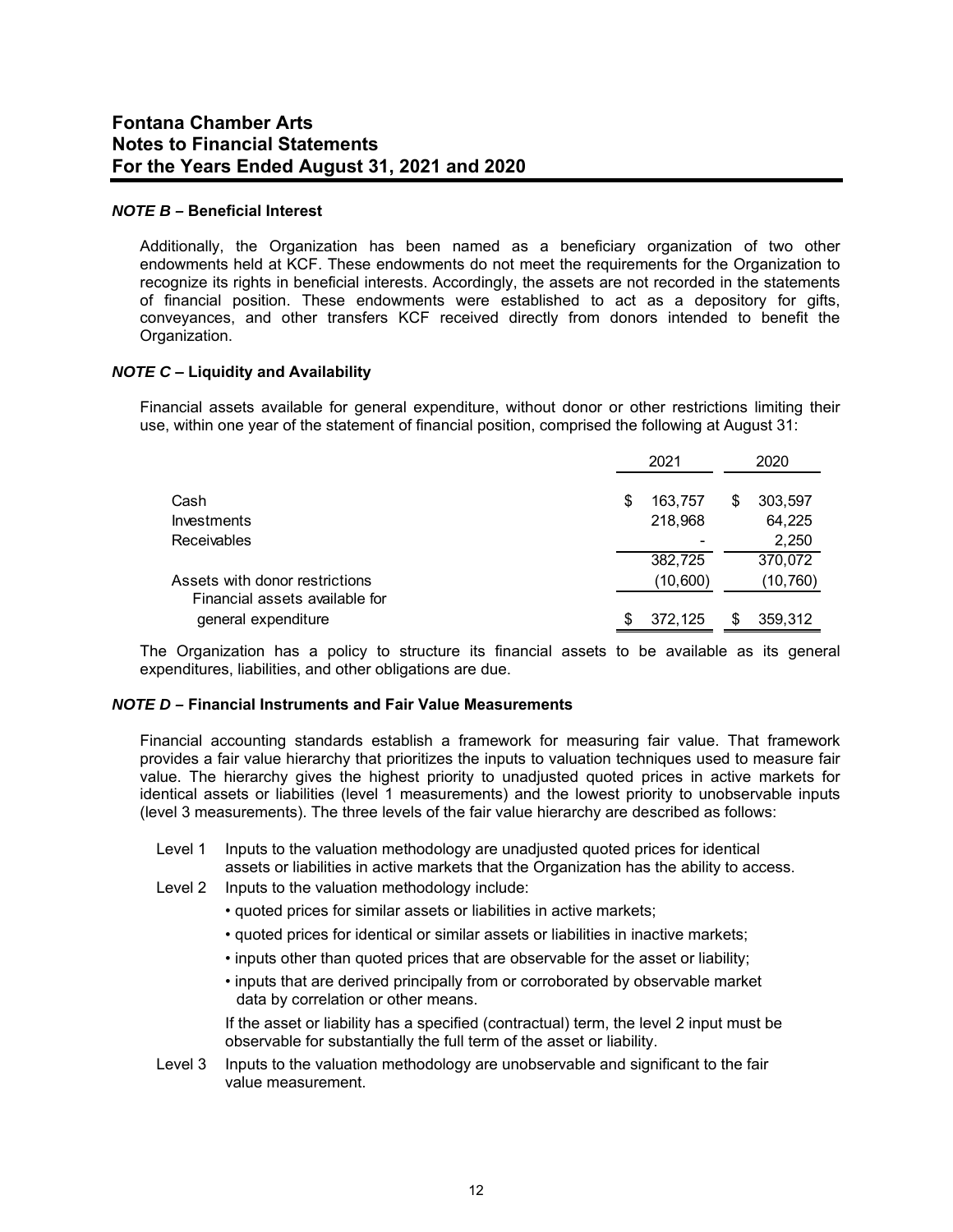# *NOTE D –* **Financial Instruments and Fair Value Measurements (Continued)**

The following table summarizes the investments at readily determinable fair value at August 31, 2021:

|                          |               |                | Quoted    | Prices     |                          |             |              |
|--------------------------|---------------|----------------|-----------|------------|--------------------------|-------------|--------------|
|                          |               |                | Prices in | with Other |                          | Prices with |              |
|                          |               |                | Active    |            | Observable               |             | Unobservable |
|                          |               | <b>Markets</b> |           |            | Inputs                   |             | Inputs       |
|                          | Total         |                | (Level 1) |            | (Level 2)                |             | (Level 3)    |
| Investments:             |               |                |           |            |                          |             |              |
| Money market accounts    | \$<br>149,501 | S              | 149,501   | \$         | -                        | \$          |              |
| <b>Stocks</b>            | 69,467        |                | 69,467    |            | -                        |             |              |
| <b>Total Investments</b> | \$<br>218,968 | S              | 218,968   | \$         | $\overline{\phantom{a}}$ | \$          |              |

The following table summarizes the investments at readily determinable fair value at August 31, 2020:

|                       |       |        |  | Quoted         | Prices     |   |           |              |
|-----------------------|-------|--------|--|----------------|------------|---|-----------|--------------|
|                       |       |        |  | Prices in      | with Other |   |           | Prices with  |
|                       |       |        |  | Active         | Observable |   |           | Unobservable |
|                       |       |        |  | <b>Markets</b> | Inputs     |   |           | Inputs       |
|                       | Total |        |  | (Level 1)      | (Level 2)  |   | (Level 3) |              |
|                       |       |        |  |                |            |   |           |              |
| Investments:          |       |        |  |                |            |   |           |              |
| Money market accounts |       | 64.225 |  | 64,225         | S          | ۰ | S         | -            |

# *NOTE E –* **Donor Restricted Net Assets**

Net assets with donor restrictions result from donor stipulations that contributed assets be used for specific purposes or are limited by a time or purpose restriction. At August 31, net assets with donor restrictions were being held for the following purposes:

|                                                  | 2021         |  | 2020    |  |
|--------------------------------------------------|--------------|--|---------|--|
| Donor restricted for specific purpose            | 10.600       |  | 10.760  |  |
| Restricted for future year operations            | 14.900       |  | 101.000 |  |
| Beneficial interest held at community foundation | 3.907        |  | 3.107   |  |
|                                                  | \$<br>29.407 |  | 114.867 |  |

# *NOTE F –* **Concentrations**

Approximately 40% of the Organization's support and revenue was provided by a special gift from one contributor during the year ended August 31, 2021. Additionally, the Organization is named as a beneficiary of a trust fund whereby the principal is held in perpetuity by a third party and the investment income earned thereon is distributed to the Organization. Approximately 36% of the Organization's support and revenue was provided by income distributions from this trust fund during the year ended August 31, 2021.